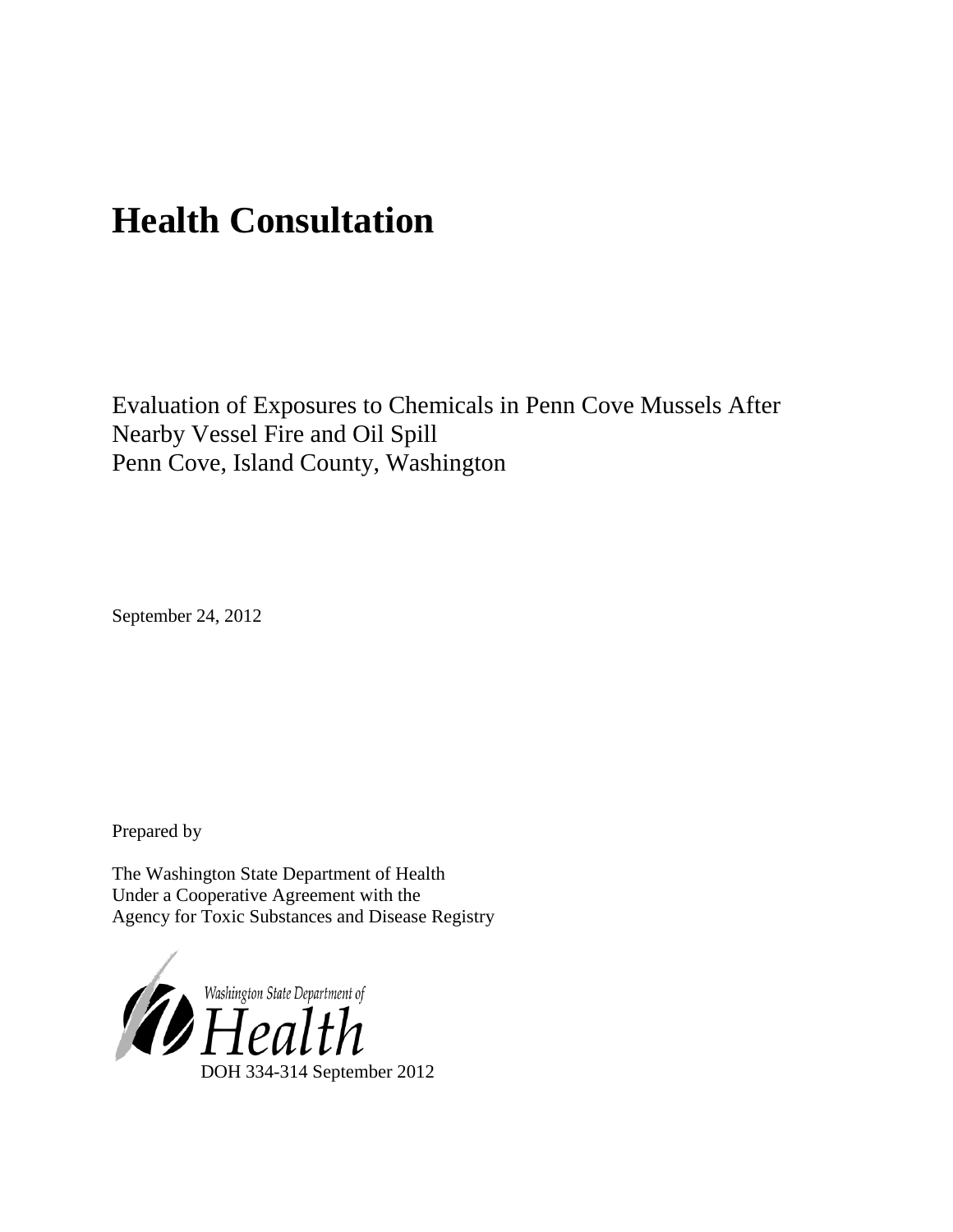## <span id="page-1-0"></span>**Foreword**

The Washington State Department of Health (DOH) has prepared this health consultation with funds from a cooperative agreement with the Agency for Toxic Substances and Disease Registry (ATSDR). ATSDR is part of the U.S. Department of Health and Human Services and is the principal federal public health agency responsible for health issues related to hazardous substances. ATSDR's mission is to serve the public by using the best science, taking responsive public health actions, and providing trusted health information to prevent harmful exposures and diseases related to toxic substances.

The purpose of a health consultation is to assess the health threat posed by hazardous substances in the environment and if needed, recommend steps or actions to protect public health. Health consultations are initiated in response to health concerns raised by residents or agencies about exposure to hazardous substances.

This health consultation was prepared in accordance with ATSDR methodologies and guidelines. However, the report has not been reviewed and cleared by ATSDR. The findings in this report are relevant to conditions at the site during the time of this health consultation and should not be relied upon if site conditions or land use changes in the future.

Use of trade names is for identification only and does not imply endorsement by DOH, the Centers for Disease Control and Prevention, ATSDR, the Public Health Service, or the U.S. Department of Health and Human Services.

For additional information, please contact us at 1-877-485-7316 or visit our website at [http://www.doh.wa.gov/consults.](http://www.doh.wa.gov/consults)

For people with disabilities, this document is available on request in other formats. To submit a request, please call 1-800-525-0127 (TTY/TDD call 711).

For more information about ATSDR, contact the Center for Disease Control and Prevention (CDC) Information Center at 1-800-CDC-INFO (1-800-232-4636) or visit the agency's web site at [www.atsdr.cdc.gov.](http://www.atsdr.cdc.gov/)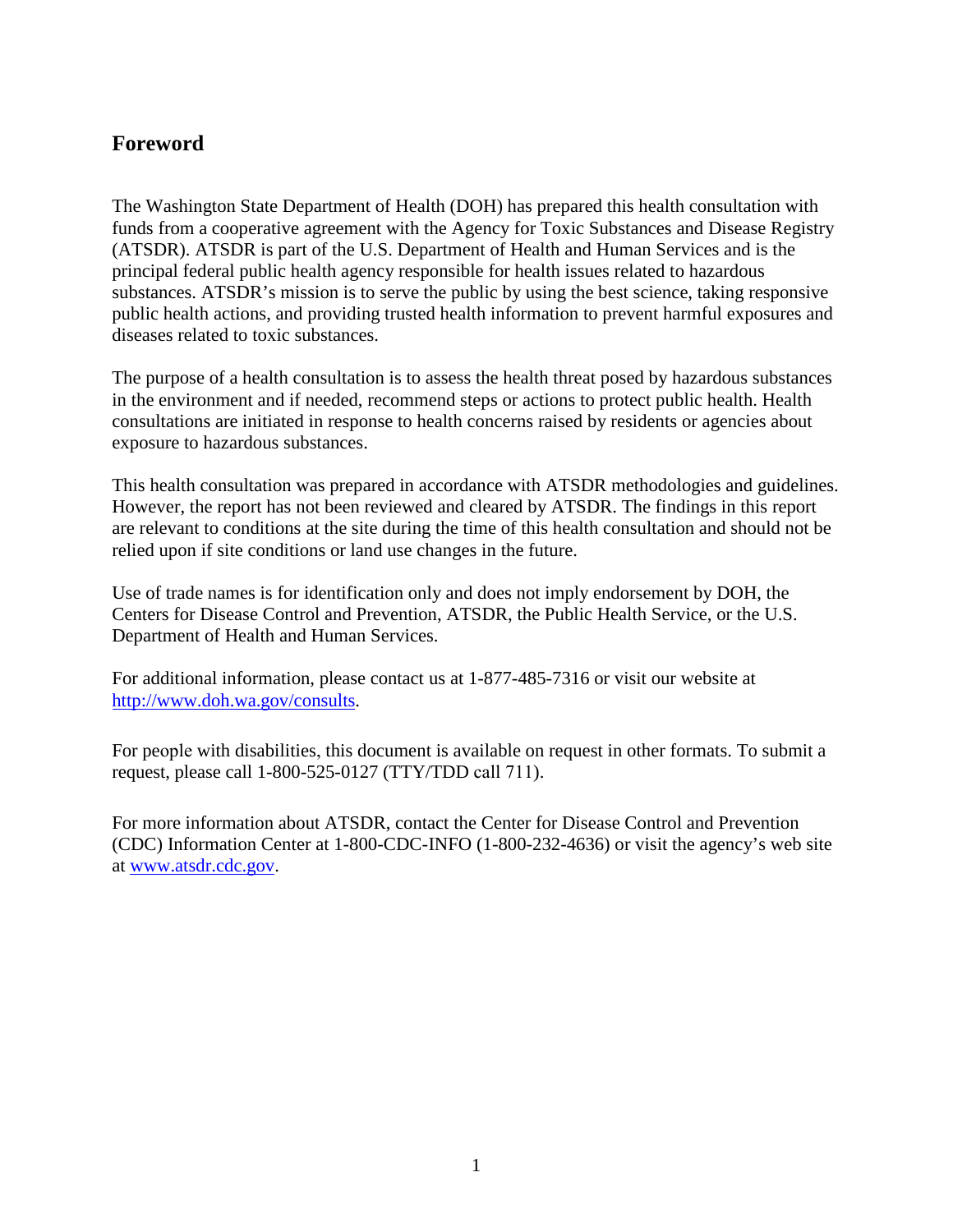## **Table of Contents**

| Appendix B |
|------------|
|            |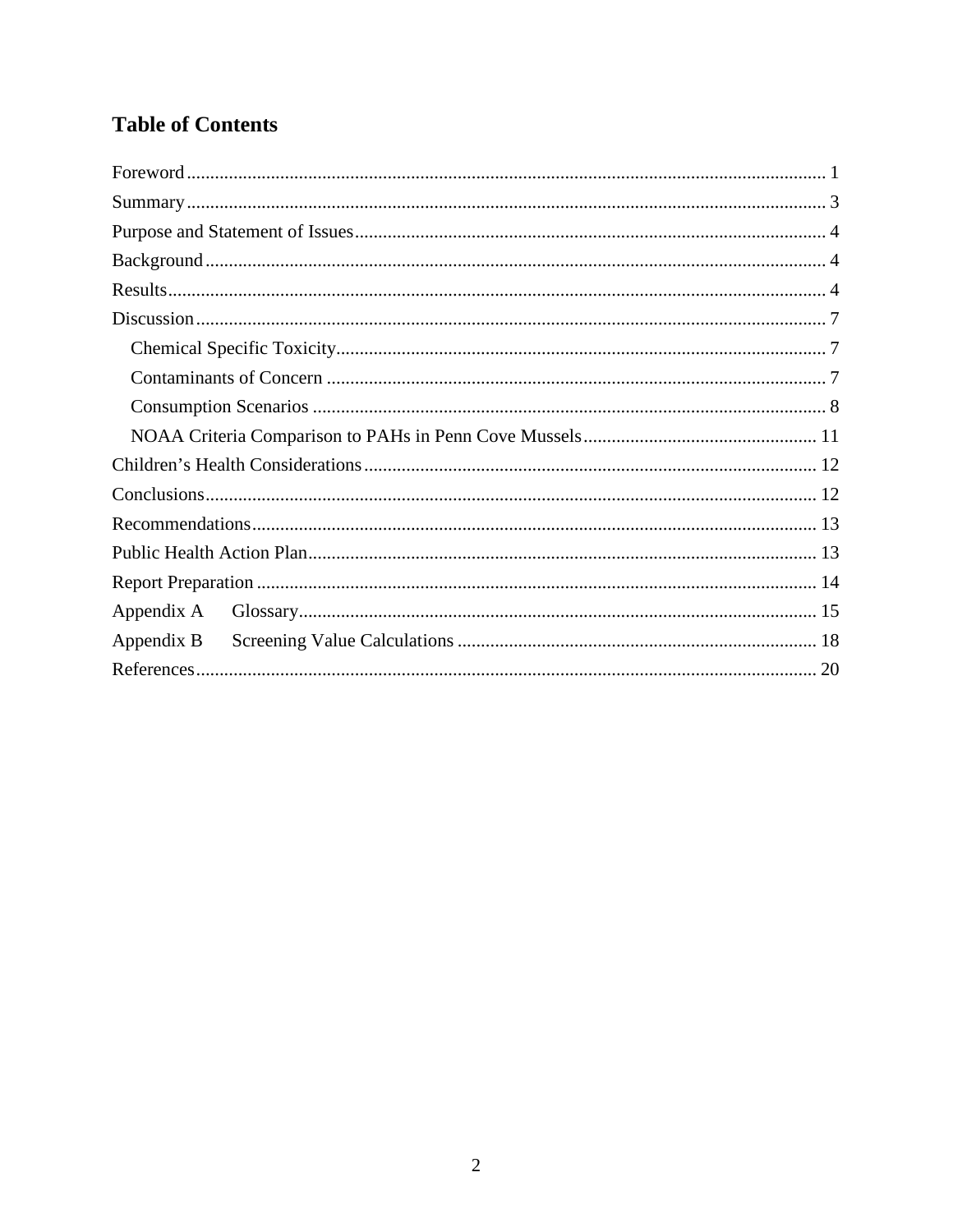## <span id="page-3-0"></span>**Summary**

#### **Introduction:**

The Washington State Department of Health (DOH) top priority is to ensure that people who consume mussels from Penn Cove have the best information possible to safeguard their health. DOH Office of Health, Safety, and Toxicology prepared this health consultation at the request of DOH's Office of Shellfish and Water Protection to evaluate whether polycyclic aromatic hydrocarbons (PAHs) from an oil spill in Penn Cove, Washington are at levels of health concern in mussels harvested from the area.

#### **Conclusion 1:**

DOH concludes that eating mussels from Penn Cove is not expected to harm people's health.

#### **Basis for Decision:**

The maximum levels of PAHs are below concentrations where we would expect to see noncancer or cancer health effects.

#### **Conclusion 2:**

DOH concludes that based on chemical testing for PAHs, the area is safe to reopen for mussel harvest pending required smell and taste testing.

#### **Basis for Decision:**

The maximum levels of PAHs do not exceed the National Oceanic and Atmospheric Administration (NOAA) criteria for reopening shellfish harvest areas closed from oil spills. However, the latter testing is needed even when seafood samples pass chemical analysis because flavor or odor still may be affected ("taint"). Taint in seafood renders it adulterated and unfit for human consumption according to U.S. law (Federal Food, Drug, and Cosmetics Act, U.S. Code 21, Chapter IV, Sec. 402[342], a.3).

#### **Next Steps:**

- 1. To err on the side of safety and present a conservative approach protective of public health, people should avoid eating foods in which oil can be seen, smelled, or tasted.
- 2. DOH will provide copies of this health consultation to the Washington Department of Ecology (Ecology) and other concerned parties.
- 3. A copy of this health consultation report will be placed on the DOH site assessment website:<http://www.doh.wa.gov/consults>

#### **For More Information:**

If you have any questions about this health consultation contact Lenford O'Garro 360-236-3376 or 1-877-485-7316 at Washington State Department of Health. For more information about ATSDR, contact the Center for Disease Control and Prevention (CDC) Information Center at 1-800-CDC-INFO (1-800-232-4636) or visit the agency's web site at [www.atsdr.cdc.gov.](http://www.atsdr.cdc.gov/)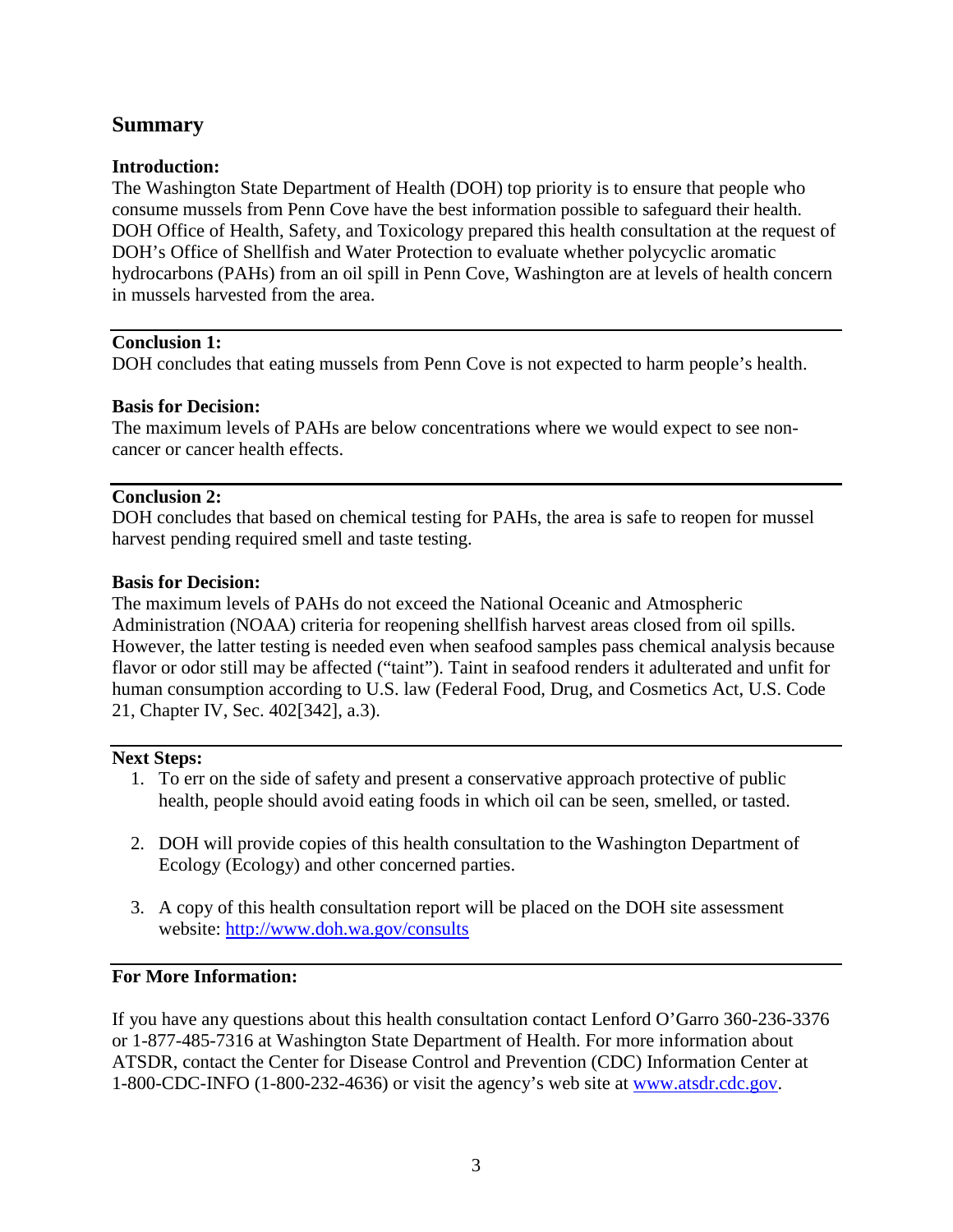### <span id="page-4-0"></span>**Purpose and Statement of Issues**

The Washington State Department of Health (DOH) Office of Environmental Health, Safety, and Toxicology (OEHST) has prepared this health consultation at the request of DOH Office of Shellfish and Water Protection (OSWP). The purpose is to evaluate whether polycyclic aromatic hydrocarbons (PAHs) are present in mussels from an oil spill in Penn Cove, Washington and if levels pose a health hazard to people who eat them and/or come in contact with them. In addition, OEHST is to determine if Penn Cove mussels meets the National Oceanic and Atmospheric Administration (NOAA) criteria for reopening shellfish harvest areas closed from oil spills (NOAA criteria). DOH prepares health consultations under a cooperative agreement with the Agency for Toxic Substances and Disease Registry (ATSDR).

## <span id="page-4-1"></span>**Background**

Penn Cove is located on the North Central part of Whidbey Island located in Washington's Puget Sound (see Figure 1). It's a horseshoe-shaped bay with approximately 10 miles of sheltered coastline (about 4 miles long by about 1.5 miles wide). Penn Cove is a very productive commercial shellfish growing area and is known worldwide for its production of Penn Cove Blue mussels (*Mytilus trossulus*).

On Sunday, May 13, 2012, the F/V "Deep Sea" sank at its moorings at about 6 pm after a fire started aboard the vessel 19 hours earlier. The U.S. Coast Guard and several fire rescue boats in the area responded to the fire, and the vessel was boomed off to contain contamination prior to the sinking. The cause of the blaze is unknown. The main commercial harvester, Penn Cove Shellfish, voluntarily ceased harvest of shellfish Sunday morning as a precautionary measure before the vessel sank. Penn Cove Shellfish's wet stored product was moved from Penn Cove to other facilities in Quilcene on Sunday as well

The volume of diesel spilled from the boat grew through Monday, leaving a very thin coating of oil over the commercial operation, leading the Washington Department of Health to close the area on Tuesday. Recreational shellfish harvesting in Penn Cove was also temporarily closed. Hydrocarbon ID samples taken by Ecology on May 14 identified this sheen as #2 fuel oil (red diesel). The leaks that caused this spill were plugged by May 16 and only minor leakage noted afterward. Although initial reports from the owner of the vessel indicated only a small amount of diesel fuel (50-150 gallon on board), the later estimate (on June 8, 2012) is over 7,200 gallons recovered.

In general, exposures to PAHs during and after oil spills are the main health concerns as a result of their chemical and toxicological properties [2]. NOAA and DOH jointly collected shellfish samples on May 18, two days after the oil sheen from a significant leak passed over the growing area. Eight mussel composite samples were collected and sent to Louisiana State University to test for polycyclic aromatic hydrocarbon (PAH) compounds.

## <span id="page-4-2"></span>**Results**

Mussel sampling at Penn Cove showed only three PAHs (naphthalene, fluorene, and phenanthrene) detected at or above the laboratory detection limits (Table 1). None of the seven carcinogenic polycyclic aromatic hydrocarbons (cPAHs) were detected in mussel samples from the eight locations tested. However, as prudent public health protection, DOH used a conservative approach and compared all PAHs (including method detection limits for nondetected PAH) to screening values for non-cancer and cancer health effects (Tables 2 and 3).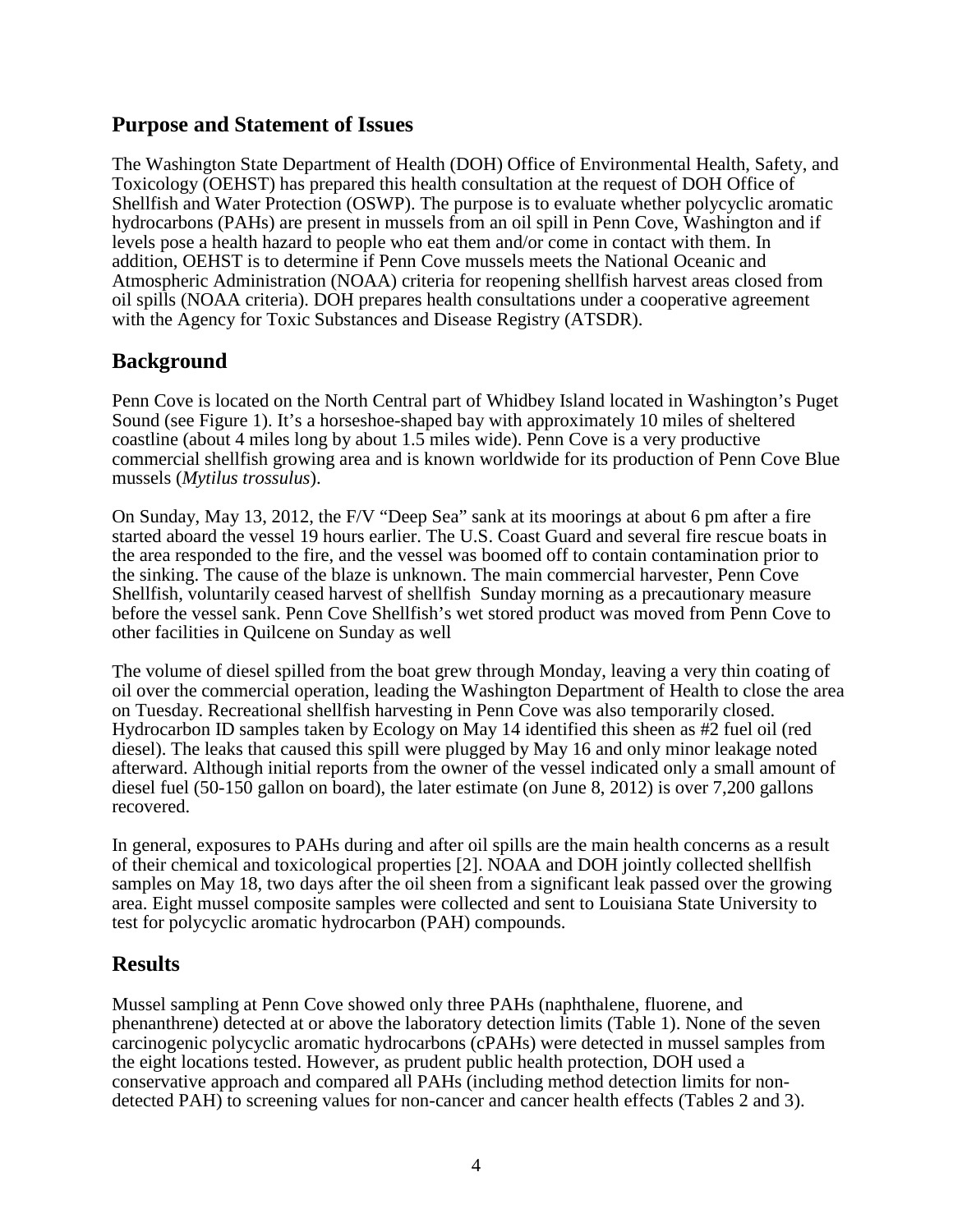

**Figure 1**: Puget Sound map showing location of Penn Cove in Island County, Washington.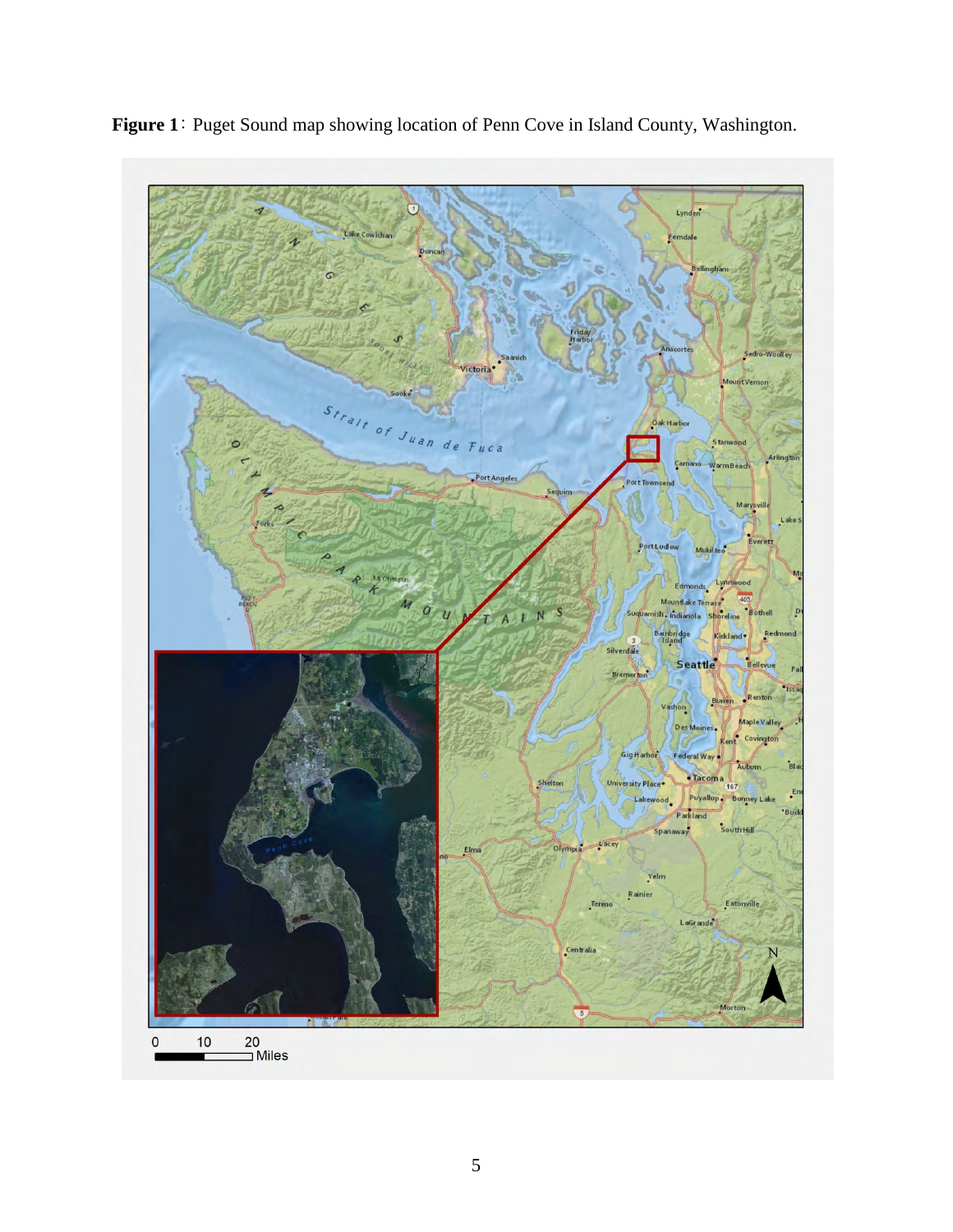| <b>Chemicals</b>         | $A-1$     | $A-7$     | $C-1$     | $C-8$     | $F-4$     | F-4 Dup   | $F-8$     | <b>MB</b> | <b>WPCB</b> |
|--------------------------|-----------|-----------|-----------|-----------|-----------|-----------|-----------|-----------|-------------|
|                          | (ppm)     | (ppm)     | (ppm)     | (ppm)     | (ppm)     | (ppm)     | (ppm)     | (ppm)     | (ppm)       |
| Naphthalene              | 0.261     | 0.314     | 0.251     | 0.539     | 0.395     | 0.389     | 0.439     | 0.313     | 0.434       |
| Fluorene                 | 0.103     | 0.075     | 0.084     | 0.214     | 0.161     | 0.162     | 0.115     | 0.138     | 0.190       |
| Phenanthrene             | 0.111     | 0.086     | 0.096     | 0.328     | 0.241     | 0.236     | 0.152     | 0.214     | 0.259       |
| Anthracene               | 1.24E-4 U | 1.24E-4 U | 1.24E-4 U | 1.24E-4 U | 1.24E-4 U | 1.24E-4 U | 1.24E-4 U | 1.24E-4 U | 1.24E-4 U   |
| Fluoranthene             | 5.30E-5 U | 5.30E-5 U | 5.30E-5 U | 5.30E-5 U | 5.30E-5 U | 5.30E-5 U | 5.30E-5 U | 5.30E-5 U | 5.30E-5 U   |
| Pyrene                   | 2.65E-4 U | 2.65E-4 U | 2.65E-4 U | 2.65E-4 U | 2.65E-4 U | 2.65E-4 U | 2.65E-4 U | 2.65E-4 U | 2.65E-4 U   |
| Perylene                 | 6.20E-5 U | 6.20E-5 U | 6.20E-5 U | 6.20E-5 U | 6.20E-5 U | 6.20E-5 U | 6.20E-5 U | 6.20E-5 U | 6.20E-5 U   |
| Benz(a)anthracene        | 9.20E-5 U | 9.20E-5 U | 9.20E-5 U | 9.20E-5 U | 9.20E-5 U | 9.20E-5 U | 9.20E-5 U | 9.20E-5 U | 9.20E-5 U   |
| Chrysene                 | 4.60E-4 U | 4.60E-4 U | 4.60E-4 U | 4.60E-4 U | 4.60E-4 U | 4.60E-4 U | 4.60E-4 U | 4.60E-4 U | 4.60E-4 U   |
| Benzo(b)fluoranthene     | 7.30E-5 U | 7.30E-5 U | 7.30E-5 U | 7.30E-5 U | 7.30E-5 U | 7.30E-5 U | 7.30E-5 U | 7.30E-5 U | 7.30E-5 U   |
| Benzo(k)fluoranthene     | 4.40E-5 U | 4.40E-5 U | 4.40E-5 U | 4.40E-5 U | 4.40E-5 U | 4.40E-5 U | 4.40E-5 U | 4.40E-5 U | 4.40E-5 U   |
| Benzo(e)pyrene           | 8.00E-5 U | 8.00E-5 U | 8.00E-5 U | 8.00E-5 U | 8.00E-5 U | 8.00E-5 U | 8.00E-5 U | 8.00E-5 U | 8.00E-5 U   |
| Benzo(a)pyrene           | 6.70E-5 U | 6.70E-5 U | 6.70E-5 U | 6.70E-5 U | 6.70E-5 U | 6.70E-5 U | 6.70E-5 U | 6.70E-5 U | 6.70E-5 U   |
| $Indeno(1,2,3-cd)pyrene$ | 9.30E-5 U | 9.30E-5 U | 9.30E-5 U | 9.30E-5 U | 9.30E-5 U | 9.30E-5 U | 9.30E-5 U | 9.30E-5 U | 9.30E-5 U   |
| Dibenz(a,h)anthracene    | 7.00E-5 U | 7.00E-5 U | 7.00E-5 U | 7.00E-5 U | 7.00E-5 U | 7.00E-5 U | 7.00E-5 U | 7.00E-5 U | 7.00E-5 U   |
| Benzo(ghi)perylene       | 6.80E-5 U | 6.80E-5 U | 6.80E-5 U | 6.80E-5 U | 6.80E-5 U | 6.80E-5 U | 6.80E-5 U | 6.80E-5 U | 6.80E-5 U   |

Table 1: Composite sample values of polycyclic aromatic hydrocarbons (PAHs) concentrations detected in mussels collected from Penn Cove, Island County, Washington in May 2012 after recent oil spill.

U- data qualifier: The analyte was not detected at this level ppm -parts per million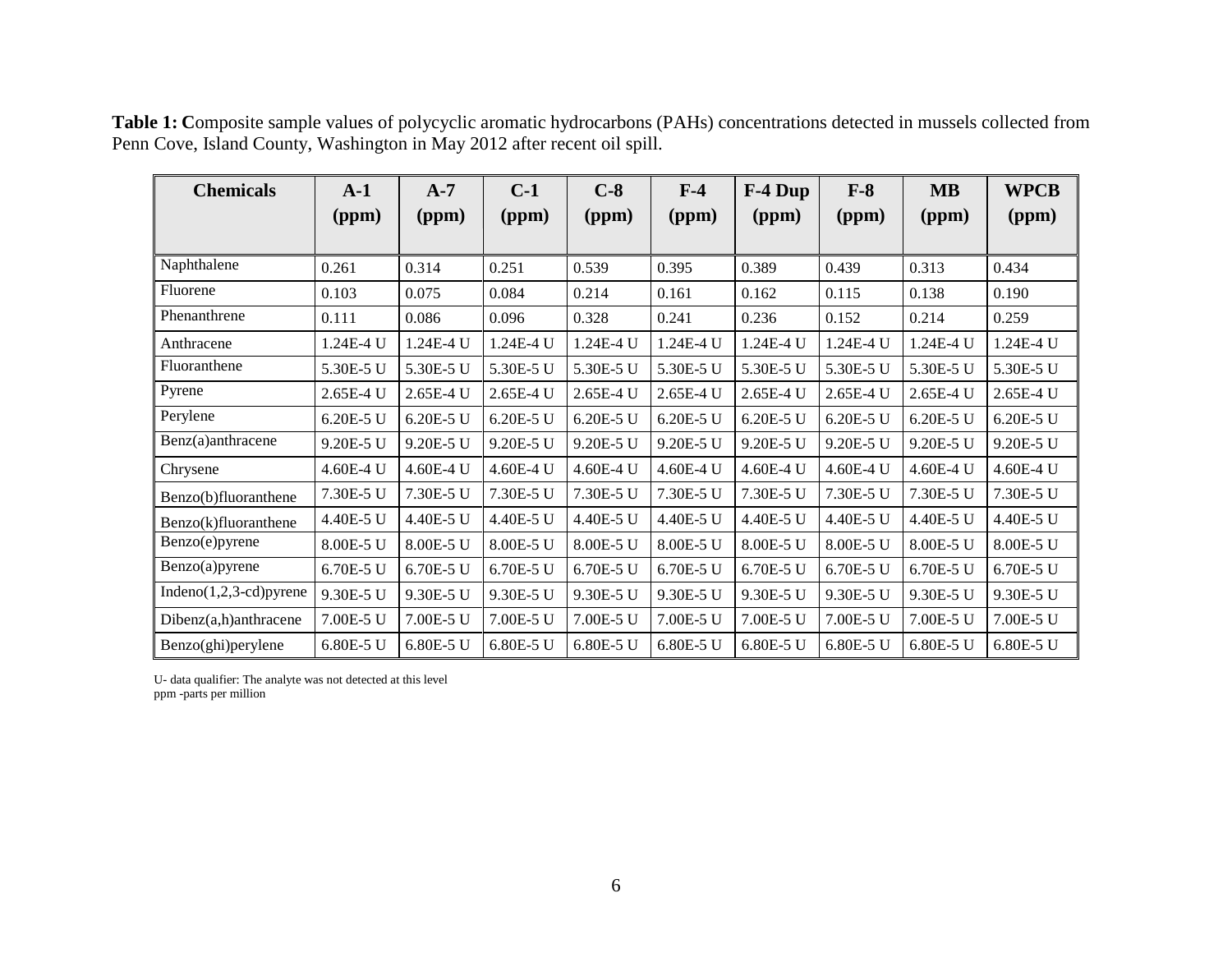## <span id="page-7-0"></span>**Discussion**

#### <span id="page-7-1"></span>**Contaminants of Concern**

Contaminants of concern (COCs) in shellfish were determined by employing a screening process. Screening values (SVs) were developed according to the Environmental Protection Agency (EPA) guidance and are used to narrow the focus of evaluation to contaminants that are present at potential levels of public health concern (Appendix B) [3]. The maximum levels of PAHs in shellfish were screened against SVs for non-cancer health effects (see Table 2 and Appendix B). SVs for PAHs that do not cause cancer represent levels that are not expected to cause any health problems. In general, if a contaminant's maximum concentration is greater than its SV, then the contaminant is evaluated further. For carcinogenic PAHs (cPAHs), SVs represent levels that estimate an increase in the risk of developing one additional case of cancer in one hundred thousand people exposed (see Table 3 and Appendix B) [3]. Based on the screening limit none of the PAHs are COCs.

#### **Chemical Specific Toxicity**

#### *Polycyclic Aromatic Hydrocarbons (PAHs)*

Polycyclic aromatic hydrocarbons (PAHs) are generated by the incomplete combustion of organic matter, including oil, wood, and coal. They are found in materials such as creosote, coal, coal tar, and used motor oil. Based on structural similarities, metabolism, and toxicity, PAHs are often grouped together when evaluating their potential for adverse health effects. EPA has classified some PAHs as probable human carcinogens (B2), called cPAHs as a result of *sufficient*  evidence of carcinogenicity in animals and *inadequate* evidence in humans [4].

Dietary sources make up a large percentage of PAH exposure in the U.S. population. Smoked or barbecued meats and fish contain relatively high levels of PAHs. The majority of dietary exposure to PAHs for the average person comes from ingestion of vegetables and grains (cereals)[5].

#### *Non -carcinogenic Polycyclic Aromatic Hydrocarbons (PAHs)*

Non-cancer adverse health effects associated with PAH exposure has been observed in animals but generally not in humans (with the exception of effects to the skin, bone marrow, and lymph node system) [4]. The skin is prone to PAH effects in both humans and animals. However, the observed effect level for carcinogenic endpoints is very much lower than that of the non-cancer endpoints. Therefore, it is routine to focus on the potential cancer effects of PAHs.

#### *Carcinogenic Polycyclic Aromatic Hydrocarbons (cPAHs)*

Although several PAHs were analyzed in tissue, only a single value, called a total cPAH toxic equivalent (TEQ), was presented in this health consultation. Benzo(a)pyrene (BaP) is the only cPAH for which EPA has derived a cancer slope factor. DOH made an adjustment for each cPAH compound based on its relative potency to BaP [4]. That is, the concentration of each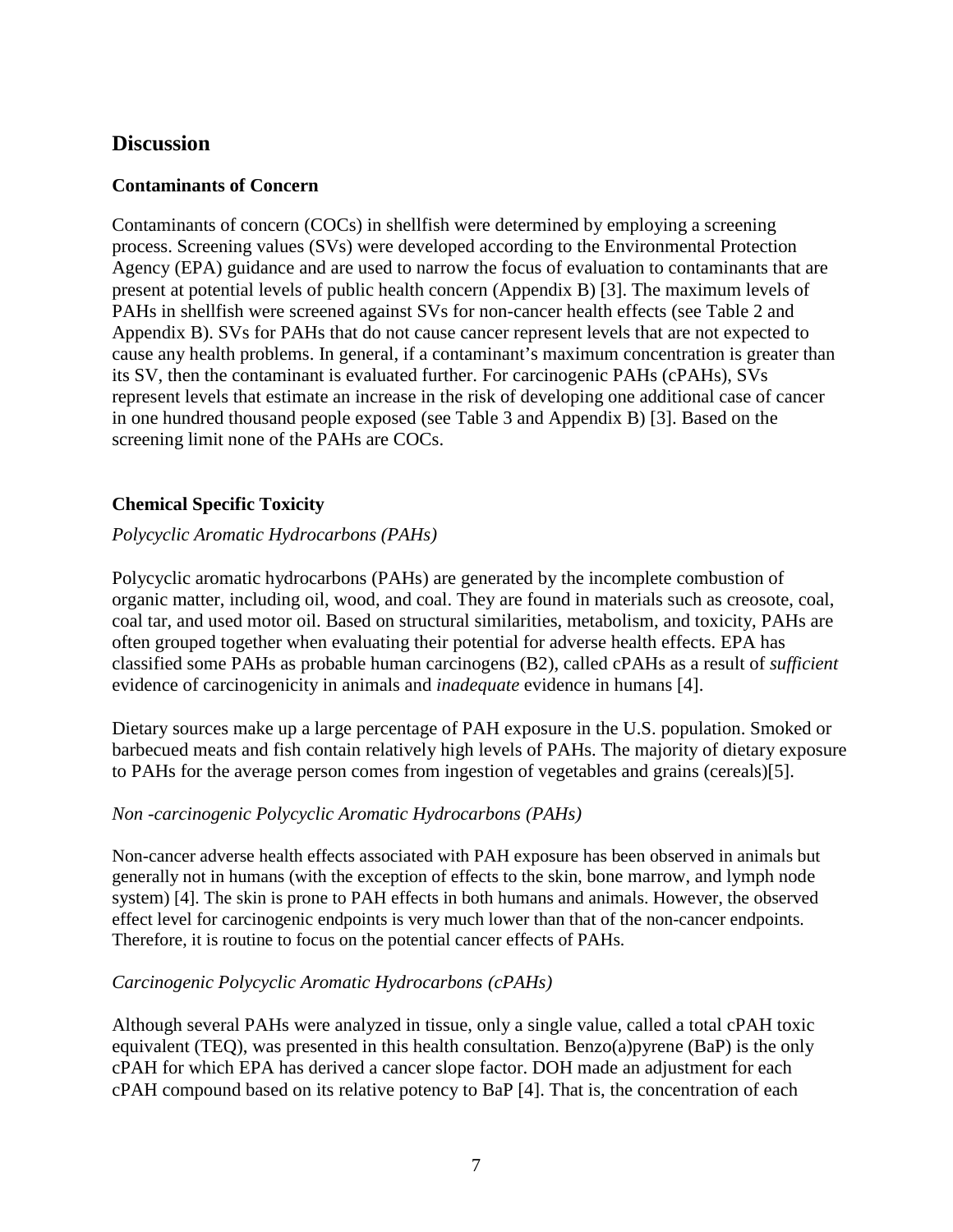cPAH is multiplied by a Toxic Equivalency Factor (TEF) to produce a cPAH TEQ for that compound (Appendix B, Table B1). The TEQs for each cPAH compound are then summed to give a total cPAH TEQ. The TEQ approach is based on the premise that many cPAHs are structurally and toxicologically similar to BaP. TEFs are used to account for the different carcinogenic potency of other cPAHs to BaP.

#### <span id="page-8-0"></span>**Consumption Scenarios**

DOH established two consumption scenarios for shellfish consumers. These were based on general population and subsistence seafood (fish and shellfish) consumption rates, conservatively assuming that all seafood is mussel meat. Both rates are based on the average quantity of total seafood consumed by each group. DOH assumed the following mussel consumption rates:

- General population consumption rate of mussel meat for an adult is 17.5 grams per day  $(g/day)$  [3]. This is one meal of mussels (approximately 8-oz uncooked mussel meat) once every two weeks.
- Subsistence fish/shellfish consumption rate for an adult is 142.4 g/day [3]. This is approximately one-third of a pound of mussel meat daily.

For comparison, the EPA Tribal framework presented consumption rates (all Puget Sound Shellfish) for risk-based decisions of 81.9 g/day and 498.4 g/day for the Tulalip and Suquamish tribes respectively [6]. The Suquamish Tribe  $90<sup>th</sup>$  percentile (including non-consumers) consumption rate for mussels is about 4 g/day [7]. If one assumes that 10 percent of the total shellfish ingested by Tribe members is mussels, consumption rates for mussels would be about 8.2 g/day and 49.8 g/day.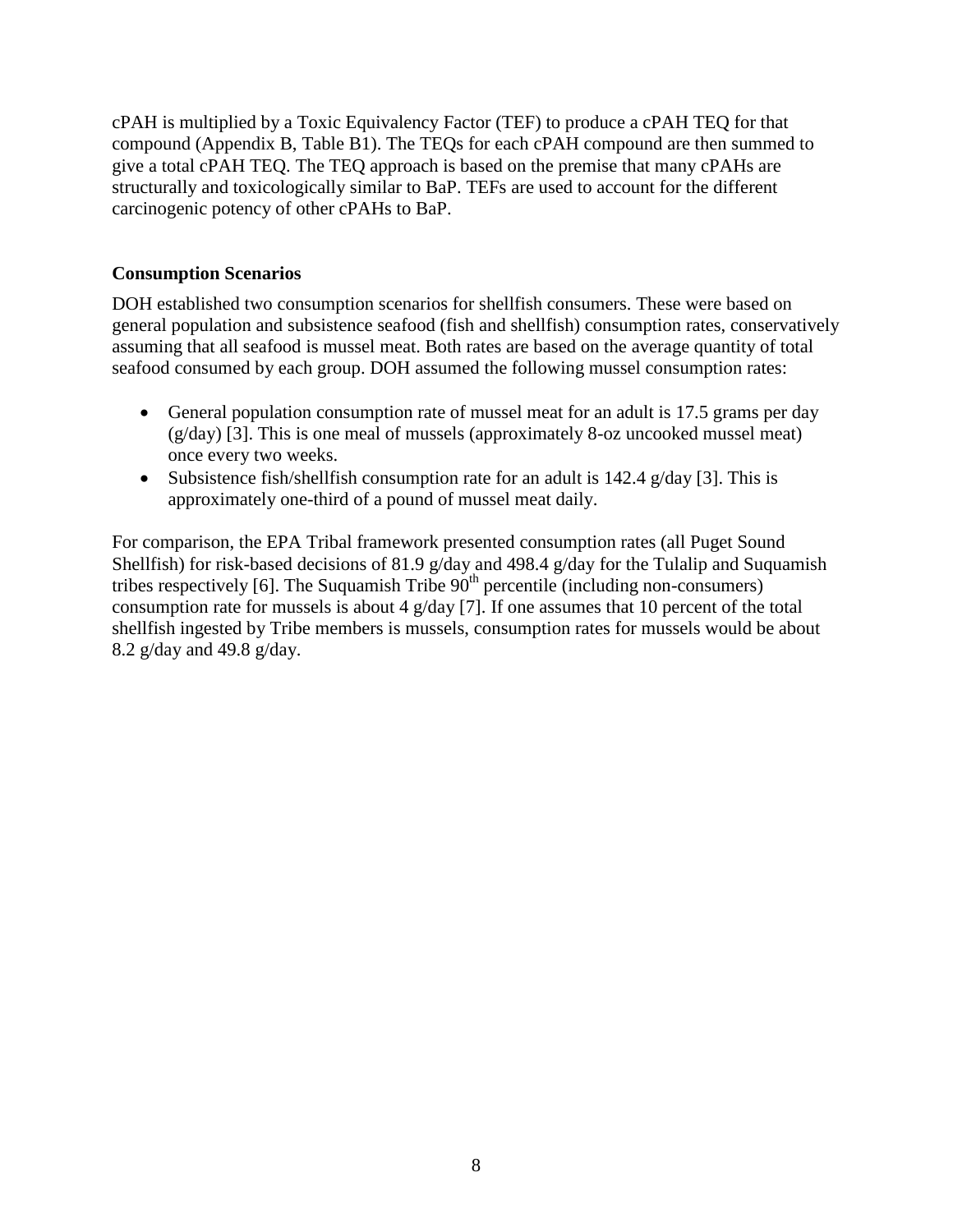**Table 2:** Non-carcinogenic screening values and maximum concentration of polycyclic aromatic hydrocarbons (PAHs) detected in Mussels collected in Penn Cove, Island County, Washington in May 2012 after recent oil spill.

| <b>Chemicals</b>         | <b>Maximum</b><br><b>Concentration</b> | <b>Screening Values</b><br>$(ppm)$ [3] |                                | <b>EPA</b><br><b>Cancer</b> | <b>RfD</b><br>(mg/kg/day) | <b>Non-cancer</b><br><b>Contaminant</b> |
|--------------------------|----------------------------------------|----------------------------------------|--------------------------------|-----------------------------|---------------------------|-----------------------------------------|
|                          | (ppm)                                  | <b>General</b><br>Population           | <b>Subsistence</b><br>consumer | <b>Class</b>                |                           | of Concern                              |
| Naphthalene              | 0.539                                  | 80                                     | 10                             | <b>CN</b>                   | 0.02                      | N <sub>o</sub>                          |
| Fluorene                 | 0.214                                  | 160                                    | 20                             | D                           | 0.04                      | N <sub>0</sub>                          |
| Anthracene               | 0.000124U                              | 1200                                   | 148                            | D                           | 0.3                       | N <sub>0</sub>                          |
| Fluoranthene             | 0.000053U                              | 160                                    | 20                             | D                           | 0.04                      | N <sub>0</sub>                          |
| Pyrene                   | 0.000265U                              | 120                                    | 15                             | D                           | 0.03                      | N <sub>0</sub>                          |
| Phenanthrene             | 0.328                                  | 1200                                   | 148                            | D                           | $0.3*$                    | N <sub>o</sub>                          |
| Perylene                 | 0.000062U                              | 120                                    | 15                             |                             | $0.03**$                  | N <sub>0</sub>                          |
| Benzo(ghi)perylene       | 0.000068U                              | 120                                    | 15                             | D                           | $0.03**$                  | N <sub>0</sub>                          |
| Benzo(e)pyrene           | 0.00008U                               | 120                                    | 15                             | N/A                         | $0.03**$                  | N <sub>o</sub>                          |
| Benz(a)anthracene        | 0.000092U                              | 120                                    | 15                             | B <sub>2</sub>              | $0.03**$                  | N <sub>o</sub>                          |
| Chrysene                 | 0.00032U                               | 120                                    | 15                             | B2                          | $0.03**$                  | N <sub>o</sub>                          |
| Benzo(a)pyrene           | 0.000067U                              | 120                                    | 15                             | B <sub>2</sub>              | $0.03**$                  | N <sub>0</sub>                          |
| Dibenz(a,h)anthracene    | 0.00007U                               | 120                                    | 15                             | B <sub>2</sub>              | $0.03**$                  | N <sub>o</sub>                          |
| $Indeno(1,2,3-cd)pyrene$ | 0.000093U                              | 160                                    | 20                             | B2                          | $0.04***$                 | N <sub>o</sub>                          |
| Benzo(b)fluoranthene     | 0.000073U                              | 160                                    | 20                             | B <sub>2</sub>              | $0.04***$                 | N <sub>o</sub>                          |
| Benzo(k)fluoranthene     | 0.000044U                              | 160                                    | 20                             | B <sub>2</sub>              | $0.04***$                 | No                                      |

CN - EPA: Carcinogen potential cannot be determine

B2 - EPA: Probable human carcinogen (inadequate human, sufficient animal studies)

D - EPA: Not classifiable as to health carcinogenicity

N/A – International Agency for Research on Cancer (IARC): Not classifiable as to health carcinogenicity

J - data qualifier: The associated numerical result is an estimate

U- data qualifier: The analyte was not detected at this level

RfD - EPA oral reference dose

MRL- ATSDR's Minimal Risk Level \* Anthracene RfD value was used as a surrogate

\*\* Pyrene RfD value was used as a surrogate

\*\*\* Fluoranthene RfD value was used as a surrogate

ppm -parts per million

mg/kg/day - milligrams per kilogram body-weight per day

TEQ – Toxic Equivalent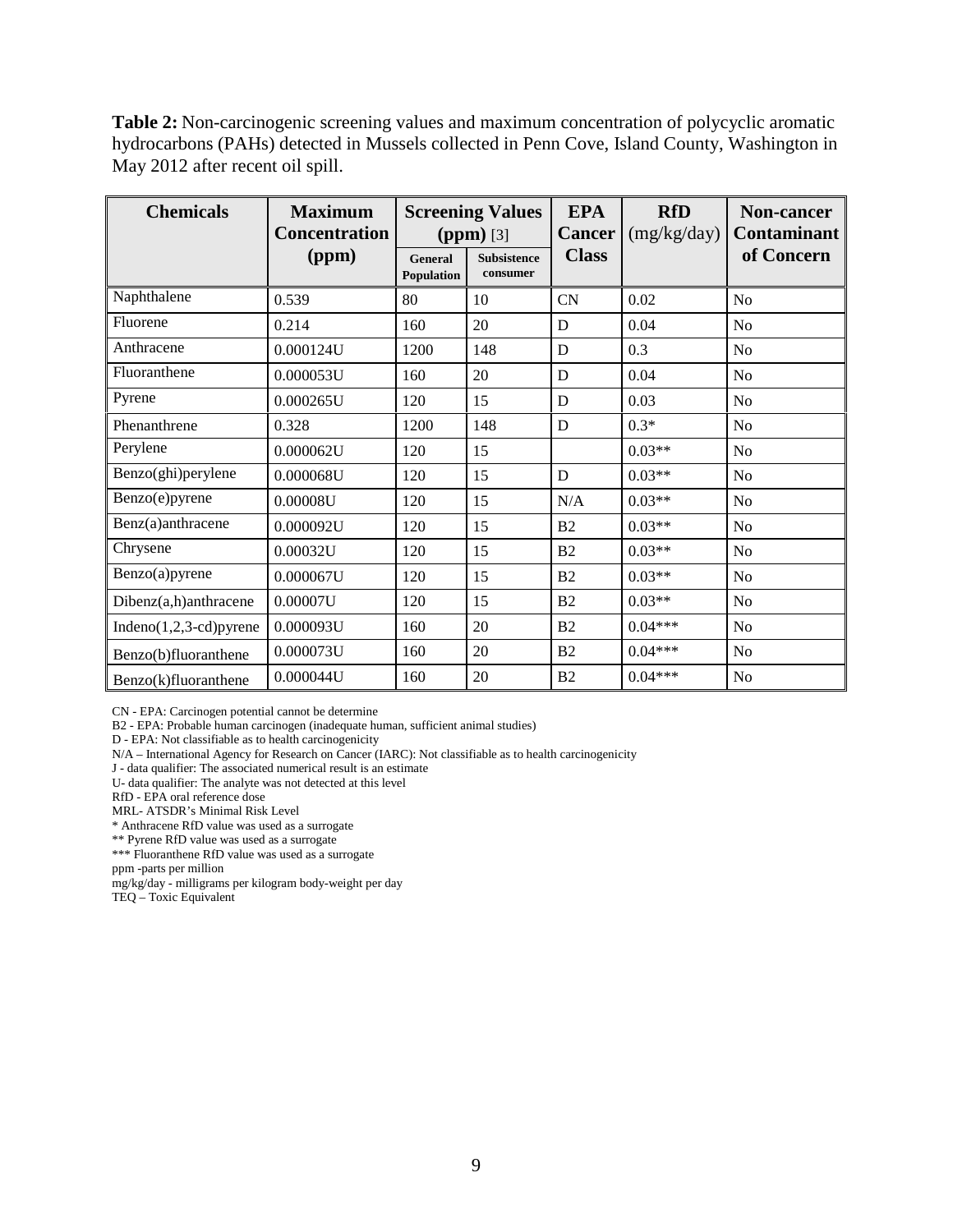**Table 3:** Carcinogenic screening values and maximum concentration of carcinogenic polycyclic aromatic hydrocarbons (cPAHs) detected in mussels collected in Penn Cove, Island County, May 2012 after recent oil spill.

| <b>Chemicals</b>                | <b>Maximum</b><br><b>Concentration</b> | <b>Screening Values</b><br>$(ppm)$ [3] |                                | <b>EPA</b><br><b>Cancer</b> | <b>Cancer</b><br><b>Potency</b> | <b>Cancer</b><br><b>Contaminant</b> |
|---------------------------------|----------------------------------------|----------------------------------------|--------------------------------|-----------------------------|---------------------------------|-------------------------------------|
|                                 | (ppm)                                  | <b>General</b><br>Population           | <b>Subsistence</b><br>consumer | <b>Class</b>                | Factor<br>$(mg/kg/day^{-1})$    | of Concern                          |
| Benz(a)anthracene               | 0.000092U                              |                                        |                                |                             |                                 |                                     |
| Chrysene                        | 0.00032U                               |                                        |                                |                             |                                 |                                     |
| Benzo(a)pyrene                  | 0.000067U                              |                                        |                                |                             |                                 |                                     |
| $Dibenz(a,h)$ anthracene        | 0.00007U                               | cPAH                                   | cPAH                           | B <sub>2</sub>              | cPAH                            | cPAH                                |
| Indeno $(1,2,3$ -<br>cd) pyrene | 0.000093U                              |                                        |                                |                             |                                 |                                     |
| Benzo(b)fluoranthene            | 0.000073U                              |                                        |                                |                             |                                 |                                     |
| Benzo(k)fluoranthene            | 0.000044U                              |                                        |                                |                             |                                 |                                     |
| Total cPAH TEQ                  | $1.6E-4$                               | $5.5E-3$                               | $6.7E-4$                       | B <sub>2</sub>              | 7.3                             | N <sub>0</sub>                      |

B2 - EPA: Probable human carcinogen (inadequate human, sufficient animal studies)

U- data qualifier: The analyte was not detected at this level

ppm -parts per million

cPAH - carcinogenic polycyclic aromatic hydrocarbons

mg/kg/day - milligrams per kilogram body-weight per day

Total cPAH TEQ – sum of all carcinogenic polycyclic aromatic hydrocarbons (cPAH), toxic equivalent (TEQ), all cPAH in COC are added using the TEQ approach to obtain Total cPAH TEQ.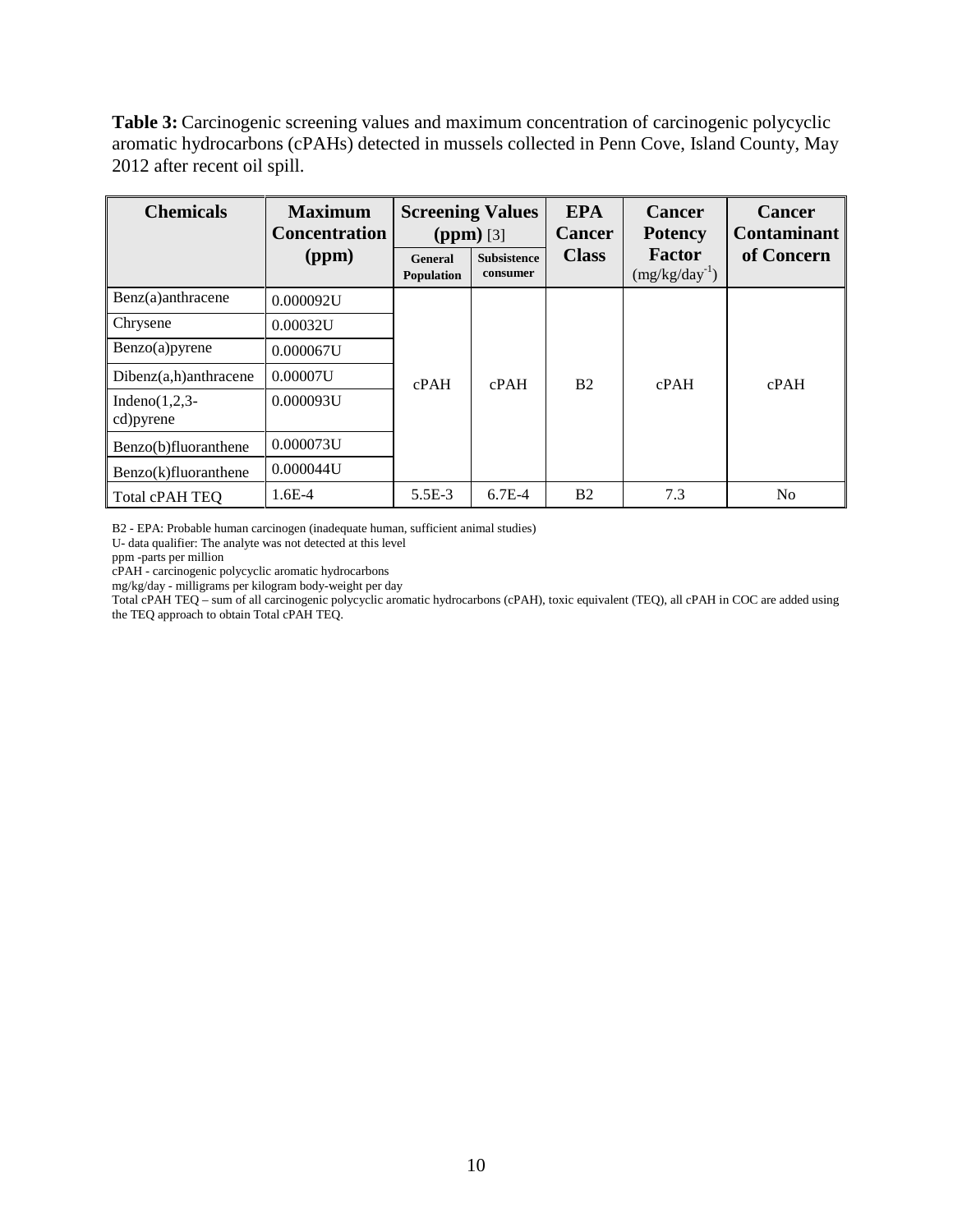#### <span id="page-11-0"></span>**NOAA Criteria Comparison to PAHs in Penn Cove Mussels**:

NOAA criteria for reopening areas closed from oil spills (NOAA criteria) is based on chemical contaminant concentrations in seafood and a consumption rate of 30 g/day of seafood [8]. The Maximum Permissible Level (MPL) criteria for naphthalene, fluorene, and anthracene/phenanthrene are based on an adult daily consumption and RfD.

Fluoranthene and pyrene are considered to be non-carcinogenic PAHs [4]. However, under the NOAA criteria they are considered cPAHs. Therefore, similar to the cPAH TEF approach, the NOAA criteria uses a carcinogen potential based on benzo(a)pyrene to calculate a MPL. The MPL is based on a five year effect of the spill on shellfish and an increase risk of developing one additional case of cancer in one million people exposed over a lifetime. Maximum PAH values in mussels from Penn Cove were compared to NOAA Criteria and all values are below those set for reopening areas closed from oil spills (see Table 4).

**Table 4:** Polycyclic aromatic hydrocarbons (PAHs) in mussels from Penn Cove, Island County, Washington May 2012 after recent oil spill compared to National Oceanic and Atmospheric Administration (NOAA) Criteria for reopening shellfish harvest areas closed from oil spills.

| Chemical                | Maximum                      | Penn Cove      | Carcinogenic | Meet        |
|-------------------------|------------------------------|----------------|--------------|-------------|
|                         | Permissible                  | <b>Mussels</b> | Ratio        | <b>NOAA</b> |
|                         | Level (MPL)                  | Maximum        | (PCMM/MPL)   | Criteria    |
|                         | $(ppm)$ [8]                  | (PCMM) (ppm)   |              | (Pass/Fail) |
| Naphthalene             | 90                           | 0.539          | <b>NA</b>    | Pass        |
| Fluorene                | 90                           | 0.214          | <b>NA</b>    | Pass        |
| Anthracene/phenanthrene | 700                          | 0.328          | <b>NA</b>    | Pass        |
| Fluoranthene            | 0.8                          | 0.000053U      | 0.00006625   | Pass        |
| Pyrene                  | 0.1                          | $0.000159*U$   | 0.00159      | Pass        |
| Benz(a)anthracene       |                              | 0.000092U      | 0.000092     | Pass        |
| Chrysene                |                              | 0.000092U      | 0.000092     | Pass        |
| $Benzo(a)$ pyrene       | 0.02                         | 0.000067U      | 0.00335      | Pass        |
|                         | Sum of carcinogenic ratio <1 |                | 0.00519025   | Pass        |

NA – not applicable

ppm – parts per million

U- data qualifier indicating non-detect at method detection level

\* - sum of method detection level at non-detect for Pyrene, C-1, and C-2 Pyrenes

< - less than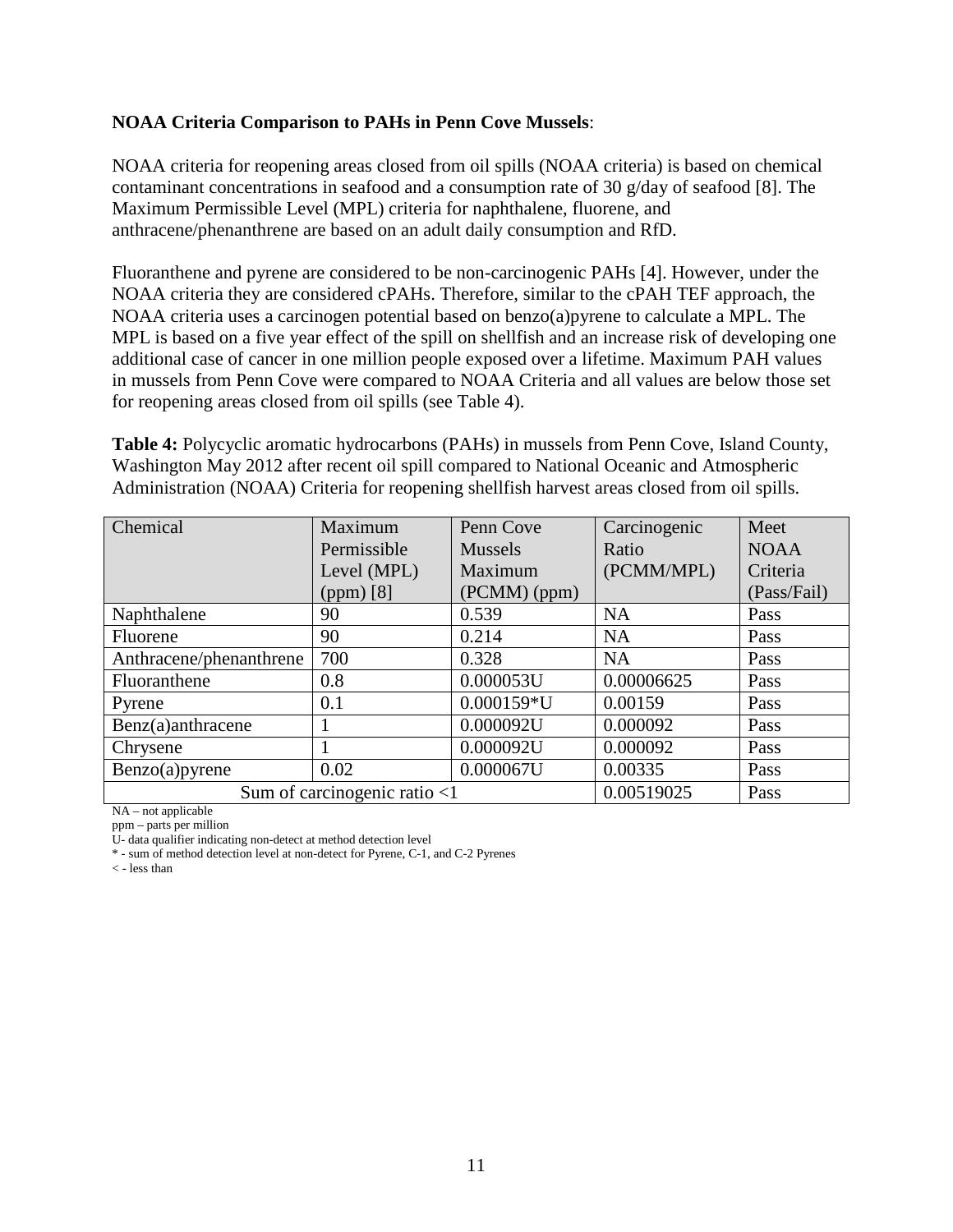## <span id="page-12-0"></span>**Children's Health Considerations**

The potential for exposure and subsequent adverse health effects often increases for younger children compared with older children or adults. ATSDR and DOH recognize that children are susceptible to developmental toxicity that can occur at levels much lower than in adults. The following factors contribute to this vulnerability:

- Children are more likely to play outdoors in contaminated areas by disregarding signs and wandering onto restricted locations.
- Children often bring food into contaminated areas, resulting in hand-to-mouth activities.
- Children are smaller and receive higher doses of contaminant exposures per body weight.
- Children are shorter than adults, therefore they have a higher possibility of breathing in dust and soil.
- Fetal and child exposure to contaminants can cause permanent damage during critical growth stages.

These unique vulnerabilities of infants and children demand special attention in communities that have contamination of their water, food, soil, or air. DOH did not estimate risks for children because of lack of children's ingestion rates for the general population and subsistence shellfish (mussel) scenarios. However, very conservative/protective screening values were used for the adult general population and for a subsistence shellfish consumer eating mussels at a 17.5 g/day and 142.4 g/day from Penn Cove. Although children are smaller and receive higher doses of contaminant exposures per body weight, it is likely that children may be more susceptible to disease than adults if they eat shellfish at these rates.

## <span id="page-12-1"></span>**Conclusions**

- 1. DOH concludes that eating mussels from Penn Cove is not expected to harm people's health because the maximum levels of PAHs are below concentrations where we would expect to see non-cancer or cancer health effects.
- 2. DOH concludes that based on chemical testing for PAHs, the area is safe to reopening for harvest, pending smell and taste testing. The maximum levels of PAHs do not exceed the NOAA criteria for reopening shellfish harvest areas closed from oil spills. However, the latter testing is needed even when seafood samples pass chemical analysis because flavor or odor still may be affected ("taint"). Taint in seafood renders it adulterated and unfit for human consumption according to U.S. law (Federal Food, Drug, and Cosmetics Act, U.S. Code 21, Chapter IV, Sec. 402[342], a.3).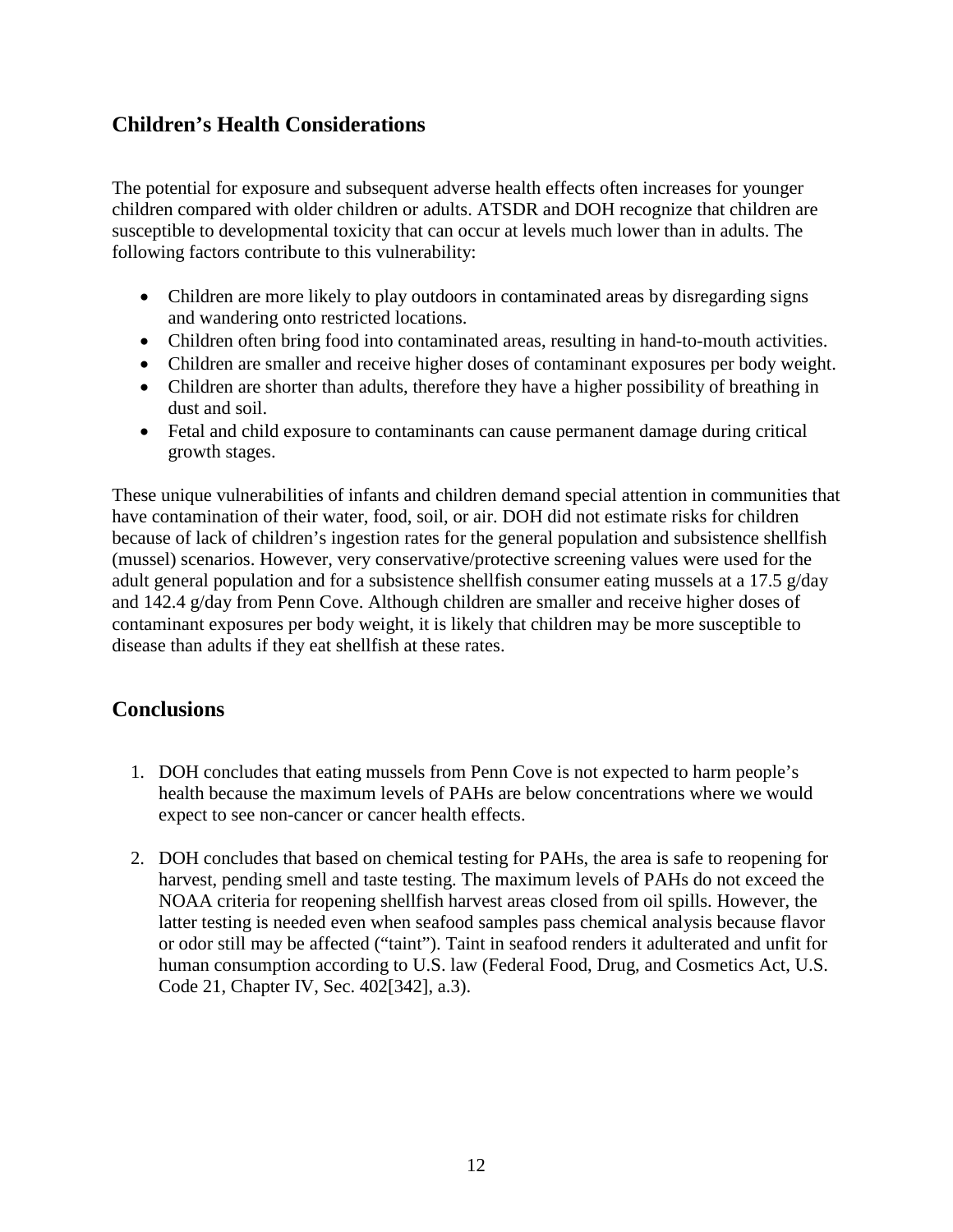## <span id="page-13-0"></span>**Recommendations**

1. To err on the side of safety and present a conservative approach protective of public health, people should avoid eating foods in which oil can be seen, smelled, or tasted.

## <span id="page-13-1"></span>**Public Health Action Plan**

- 1. DOH will provide copies of this health consultation to Ecology and other concerned parties when the report is approved.
- 2. A copy of this health consultation report will be placed on the DOH site assessment website: <http://www.doh.wa.gov/consults>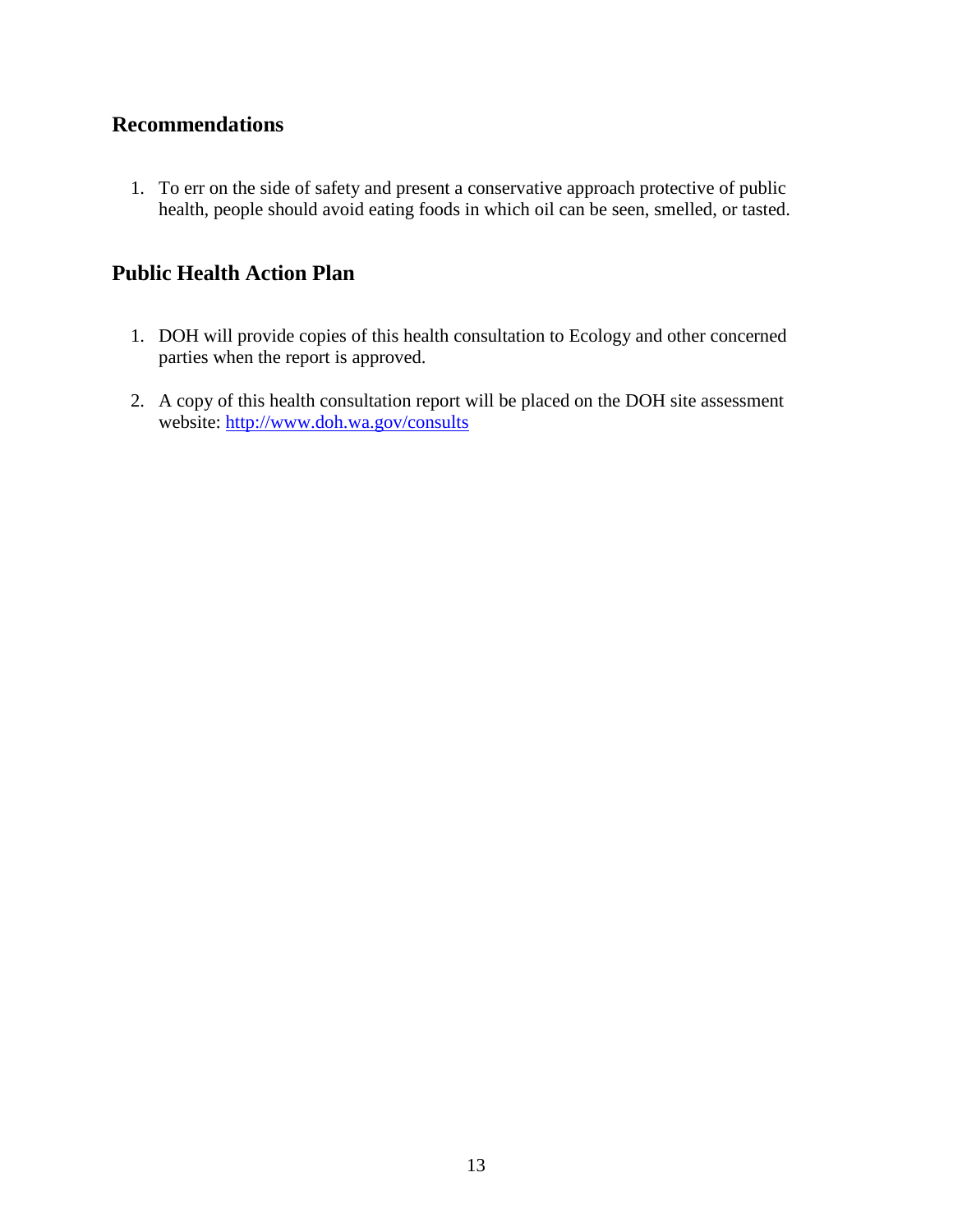## <span id="page-14-0"></span>**Report Preparation**

This health consultation for the Penn Cove was prepared by the Washington State Department of Health under a cooperative agreement with the federal Agency for Toxic Substances and Disease Registry (ATSDR). It is in accordance with the approved agency methods, policies, procedures existing at the date of publication. Editorial review was completed by the cooperative agreement partner. This report was (supported/supported in part) by funds from a cooperative agreement with the Agency for Toxics Substances and Disease Registry, U.S. Department of Health and Human Services. This document has not been reviewed and cleared by ATSDR.

#### **Site Team**

**Report Author** Lenford O'Garro Toxicologist Washington State Department of Health Site Assessment and Toxicology Section Office of Environmental Health, Safety, and Toxicology

#### **Designated Reviewer**

Joanne Snarski, Principal Investigator Erin Kochaniewicz, Public Health Educator Marilyn Hanna, Editorial Review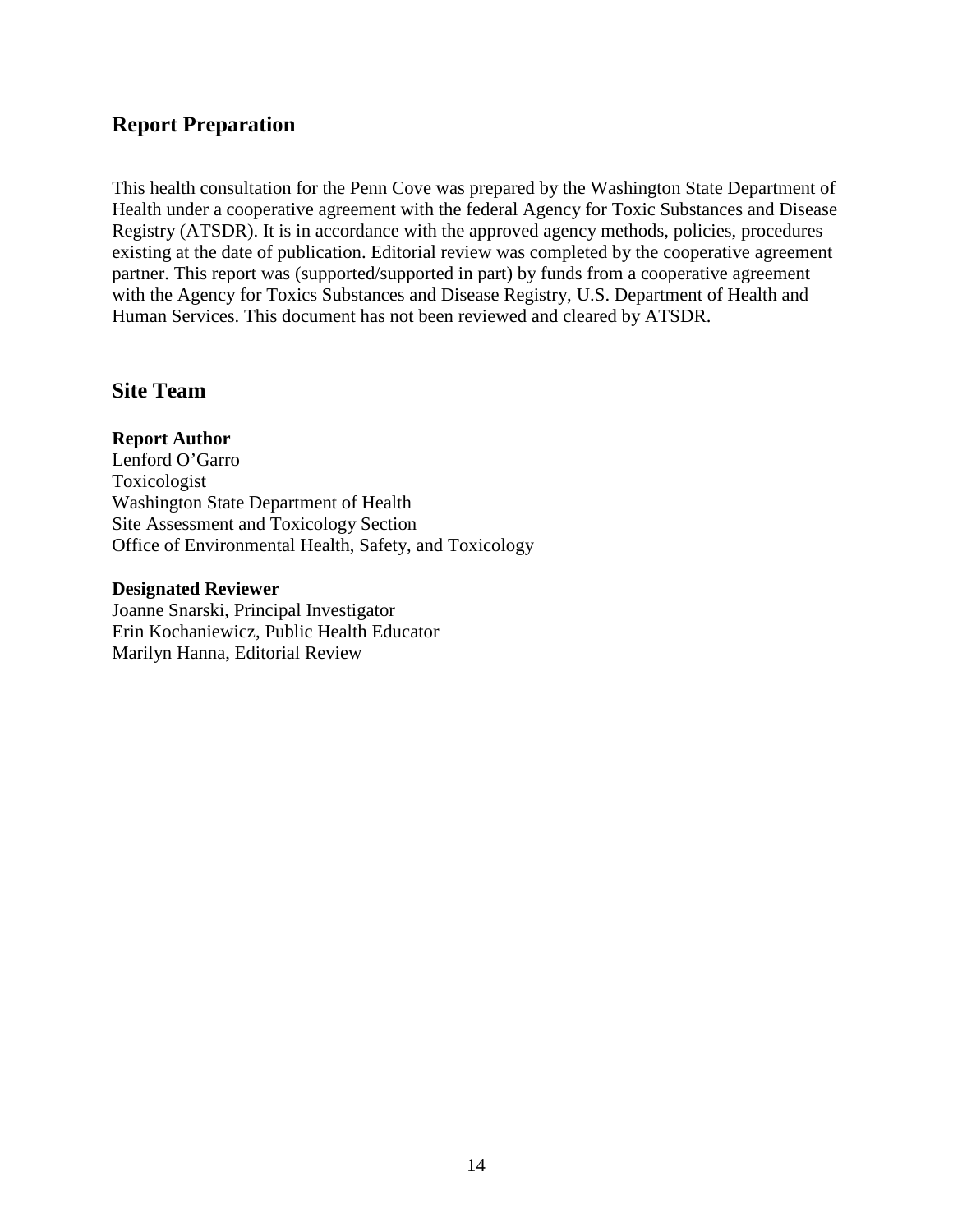# <span id="page-15-0"></span>**Appendix A Gl**ossar**y**

| <b>Agency for</b><br><b>Toxic</b><br><b>Substances and</b><br><b>Disease Registry</b><br>(ATSDR) | The principal federal public health agency involved with hazardous<br>waste issues, responsible for preventing or reducing the harmful effects<br>of exposure to hazardous substances on human health and quality of<br>life. ATSDR is part of the U.S. Department of Health and Human<br>Services.                                                                                     |
|--------------------------------------------------------------------------------------------------|-----------------------------------------------------------------------------------------------------------------------------------------------------------------------------------------------------------------------------------------------------------------------------------------------------------------------------------------------------------------------------------------|
| <b>Cancer Risk</b><br><b>Evaluation</b><br>Guide (CREG)                                          | The concentration of a chemical in air, soil, or water that is expected to<br>cause no more than one excess cancer in a million persons exposed<br>over a lifetime. The CREG is a comparison value used to select<br>contaminants of potential health concern and is based on the <i>cancer</i><br>slope factor (CSF).                                                                  |
| <b>Cancer Slope</b><br><b>Factor (CSF)</b>                                                       | A number assigned to a cancer causing chemical that is used to<br>estimate its ability to cause cancer in humans.                                                                                                                                                                                                                                                                       |
| Carcinogen                                                                                       | Any substance that causes cancer.                                                                                                                                                                                                                                                                                                                                                       |
| <b>Chronic</b>                                                                                   | Occurring over a long time (more than 1 year) [compare with <b>acute</b> ].                                                                                                                                                                                                                                                                                                             |
| <b>CERCLA</b>                                                                                    | Comprehensive Environmental Response Compensation and Liability<br>Act.                                                                                                                                                                                                                                                                                                                 |
| Comparison<br>Value (CV)                                                                         | Calculated concentration of a substance in air, water, food, or soil that<br>is unlikely to cause harmful (adverse) health effects in exposed people.<br>The CV is used as a screening level during the public health<br>assessment process. Substances found in amounts greater than their<br>CVs might be selected for further evaluation in the public health<br>assessment process. |
| <b>Contaminant</b>                                                                               | A substance that is either present in an environment where it does not<br>belong or is present at levels that might cause harmful (adverse) health<br>effects.                                                                                                                                                                                                                          |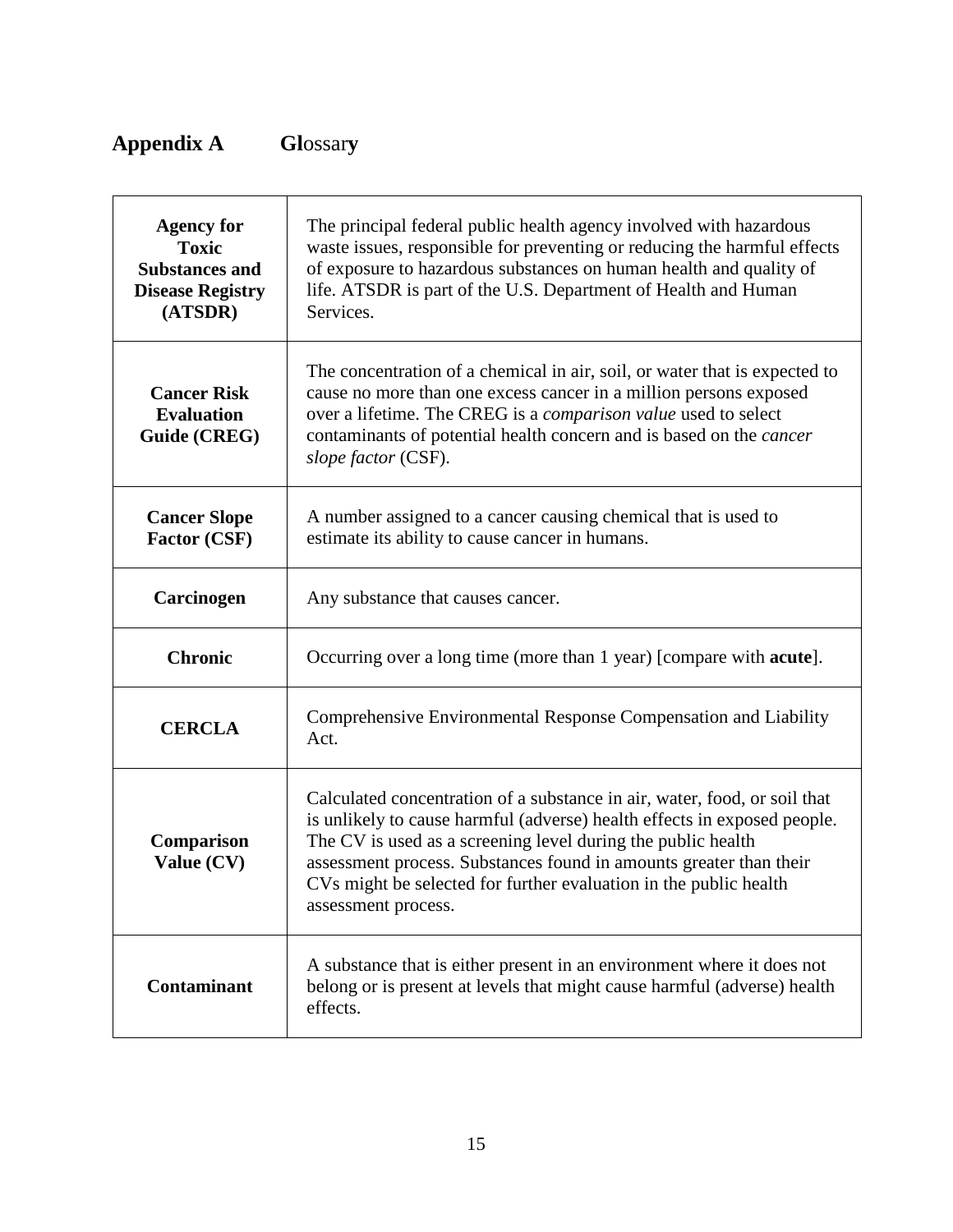| <b>Dose</b><br>(for chemicals<br>that are not<br>radioactive)             | The amount of a substance to which a person is exposed over some<br>time period. Dose is a measurement of exposure. Dose is often<br>expressed as milligram (amount) per kilogram (a measure of body<br>weight) per day (a measure of time) when people eat or drink<br>contaminated water, food, or soil. In general, the greater the dose, the<br>greater the likelihood of an effect. An "exposure dose" is how much of<br>a substance is encountered in the environment. An "absorbed dose" is<br>the amount of a substance that actually got into the body through the<br>eyes, skin, stomach, intestines, or lungs. |
|---------------------------------------------------------------------------|---------------------------------------------------------------------------------------------------------------------------------------------------------------------------------------------------------------------------------------------------------------------------------------------------------------------------------------------------------------------------------------------------------------------------------------------------------------------------------------------------------------------------------------------------------------------------------------------------------------------------|
| <b>Environmental</b><br><b>Media</b><br><b>Evaluation</b><br>Guide (EMEG) | A concentration in air, soil, or water below which adverse non-cancer<br>health effects are not expected to occur. The EMEG is a comparison<br>value used to select contaminants of potential health concern and is<br>based on ATSDR's minimal risk level (MRL).                                                                                                                                                                                                                                                                                                                                                         |
| <b>Environmental</b><br><b>Protection</b><br><b>Agency (EPA)</b>          | United States Environmental Protection Agency.                                                                                                                                                                                                                                                                                                                                                                                                                                                                                                                                                                            |
| <b>Exposure</b>                                                           | Contact with a substance by swallowing, breathing, or touching the<br>skin or eyes. Exposure may be short-term [see acute exposure], of<br>intermediate duration, or long-term [see chronic exposure].                                                                                                                                                                                                                                                                                                                                                                                                                    |
| <b>Hazardous</b><br><b>Substance</b>                                      | Any material that poses a threat to public health and/or the<br>environment. Typical hazardous substances are materials that are toxic,<br>corrosive, ignitable, explosive, or chemically reactive.                                                                                                                                                                                                                                                                                                                                                                                                                       |
| <b>Ingestion</b>                                                          | The act of swallowing something through eating, drinking, or<br>mouthing objects. A hazardous substance can enter the body this way<br>[see route of exposure].                                                                                                                                                                                                                                                                                                                                                                                                                                                           |
| <b>Ingestion Rate</b><br>$(\mathbf{IR})$                                  | The amount of an environmental medium that could be ingested<br>typically on a daily basis. Units for IR are usually liter per day (1/day)<br>for water and milligrams per day (mg/day) for soil.                                                                                                                                                                                                                                                                                                                                                                                                                         |
| Lowest<br><b>Observed</b><br><b>Adverse Effect</b><br>Level (LOAEL)       | The lowest tested dose of a substance that has been reported to cause<br>harmful (adverse) health effects in people or animals.                                                                                                                                                                                                                                                                                                                                                                                                                                                                                           |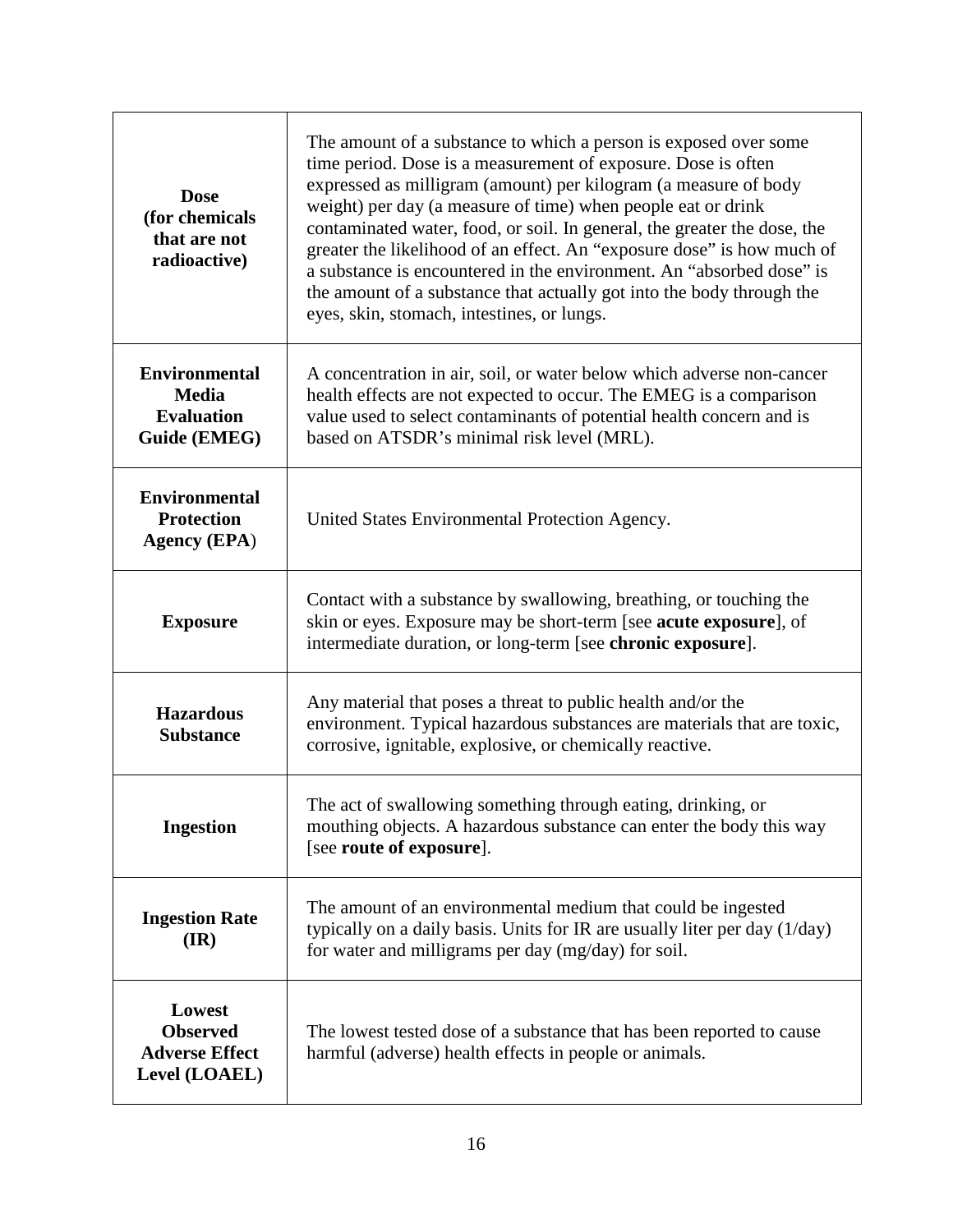| <b>Media</b>                                                               | Soil, water, air, plants, animals, or any other part of the environment<br>that can contain contaminants.                                                                                                                                                                                                                                                                                                                             |
|----------------------------------------------------------------------------|---------------------------------------------------------------------------------------------------------------------------------------------------------------------------------------------------------------------------------------------------------------------------------------------------------------------------------------------------------------------------------------------------------------------------------------|
| <b>Minimal Risk</b><br>Level (MRL)                                         | An ATSDR estimate of daily human exposure to a hazardous<br>substance at or below which that substance is unlikely to pose a<br>measurable risk of harmful (adverse), noncancerous effects. MRLs are<br>calculated for a route of exposure (inhalation or oral) over a specified<br>time period (acute, intermediate, or chronic). MRLs should not be used<br>as predictors of harmful (adverse) health effects [see reference dose]. |
| <b>No Observed</b><br><b>Adverse Effect</b><br><b>Level (NOAEL)</b>        | The highest tested dose of a substance that has been reported to have<br>no harmful (adverse) health effects on people or animals.                                                                                                                                                                                                                                                                                                    |
| <b>Oral Reference</b><br>Dose (RfD)                                        | An amount of chemical ingested into the body (i.e., dose) below which<br>health effects are not expected. RfDs are published by EPA.                                                                                                                                                                                                                                                                                                  |
| Organic                                                                    | Compounds composed of carbon, including materials such as solvents,<br>oils, and pesticides that are not easily dissolved in water.                                                                                                                                                                                                                                                                                                   |
| <b>Parts Per Billion</b><br>(ppb)/Parts Per<br><b>Million</b> (ppm)        | Units commonly used to express low concentrations of contaminants.<br>For example, 1 ounce of trichloroethylene (TCE) in 1 million ounces<br>of water is 1 ppm. 1 ounce of TCE in 1 billion ounces of water is 1<br>ppb. If one drop of TCE is mixed in a competition size swimming pool,<br>the water will contain about 1 ppb of TCE.                                                                                               |
| <b>Reference Dose</b><br><b>Media</b><br><b>Evaluation</b><br>Guide (RMEG) | A concentration in air, soil, or water below which adverse non-cancer<br>health effects are not expected to occur. The EMEG is a <i>comparison</i><br>value used to select contaminants of potential health concern and is<br>based on EPA's oral reference dose (RfD).                                                                                                                                                               |
| <b>Route of</b><br><b>Exposure</b>                                         | The way people come into contact with a hazardous substance. Three<br>routes of exposure are breathing [see <b>inhalation</b> ], eating or drinking<br>[see ingestion], or contact with the skin [see dermal contact].                                                                                                                                                                                                                |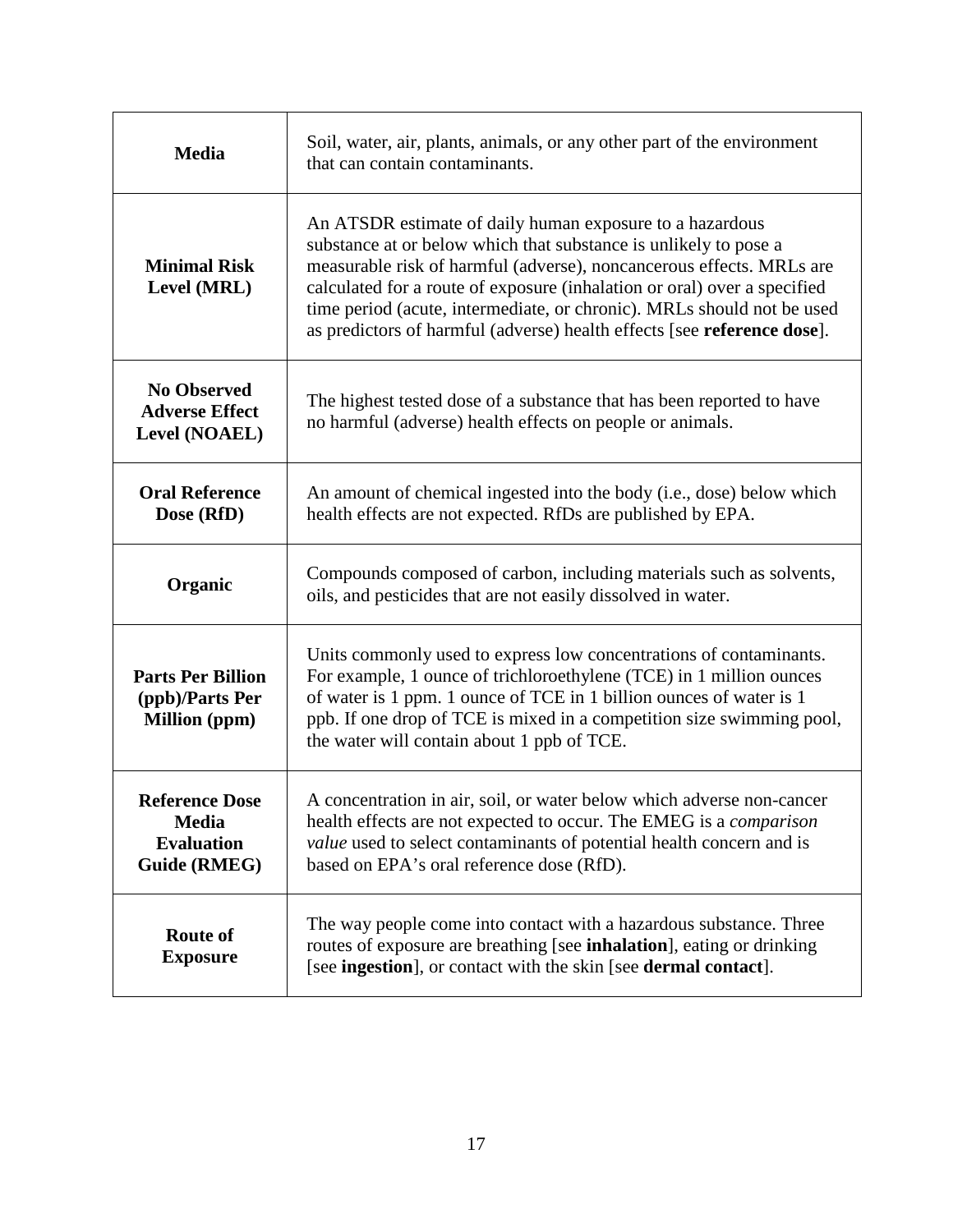## <span id="page-18-0"></span>**Appendix B Screening Value Calculations**

For Non-cancer Health Effects

 $SV = [(MRL or RfD)*BW]/CR [3]$ 

 $SV =$  Screening value (mg/kg or ppm)  $MRL = \text{Minimal risk level (mg/kg/day)}$  $RfD =$ Reference dose (mg/kg/day)  $BW = Mean$  body weight (kg)  $CR = Mean$  daily consumption rate (kg/day)

BW (adult)  $= 70 \text{ kg}$ General population  $CR = 17.5$  g/day = 0.0175 kg/day Subsistence Consumer CR =  $142.4$  g/day = 0.1424 kg/day

If maximum concentration is greater than screening value, further evaluation is required.

For Cancer Health Effects

 $SV_{\text{cancer}} = [(RL / CSF) * BW] / CR [3]$ 

 $SV_{\text{cancer}} = \text{Cancer screening value (mg/kg or ppm)}$  $RL = Risk$  level (life time cancer risk)  $BW = Mean$  body weight (kg)  $CR = Mean$  daily consumption rate (kg/day)  $CSF =$  Oral cancer slope factor (mg/kg/day)

BW (adult)  $= 70 \text{ kg}$ General population  $CR = 17.5$  g/day = 0.0175 kg/day Subsistence Consumer CR =  $142.4$  g/day = 0.1424 kg/day  $RL = 1x10^{-5}$  $CSF =$  contaminants specific

If maximum concentration is greater than screening value, further evaluation is required.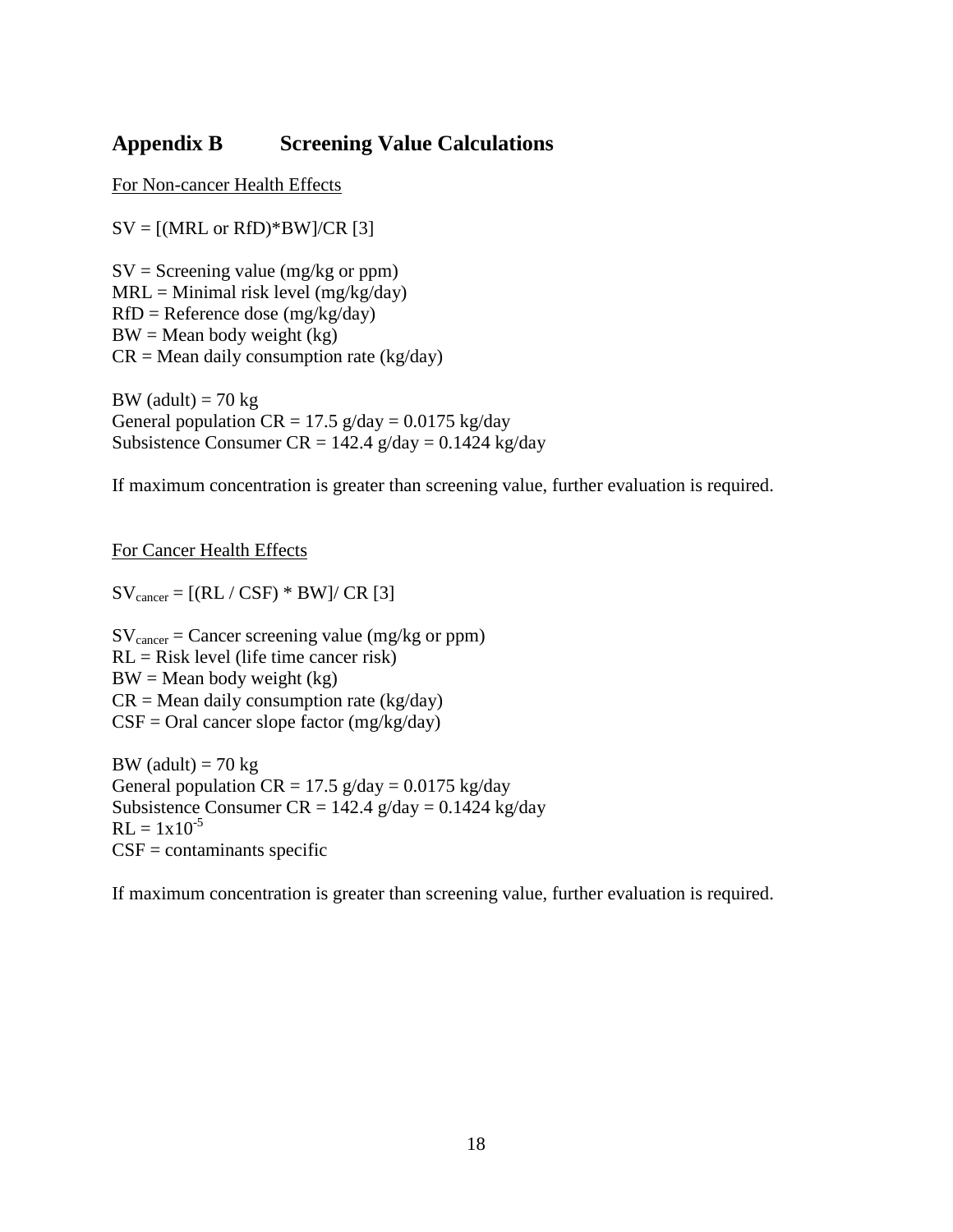**Table B1:** Toxic Equivalency Factors (TEFs) For Carcinogenic Polycyclic Aromatic Hydrocarbons (cPAHs) [9]

| Carcinogenic Polycyclic Aromatic Hydrocarbons (cPAHs) [9] | TEF   |
|-----------------------------------------------------------|-------|
| Benzo(a)anthracene                                        | 0.1   |
| Chrysene                                                  | 0.001 |
| Benzo(a)pyrene                                            |       |
| Dibenz(a,h)anthracene                                     |       |
| $Indeno(1,2,3-cd)pyrene$                                  | 0.1   |
| Benzo(b)fluoranthene                                      | 0.1   |
| Benzo(k)fluoranthene                                      | 0.01  |